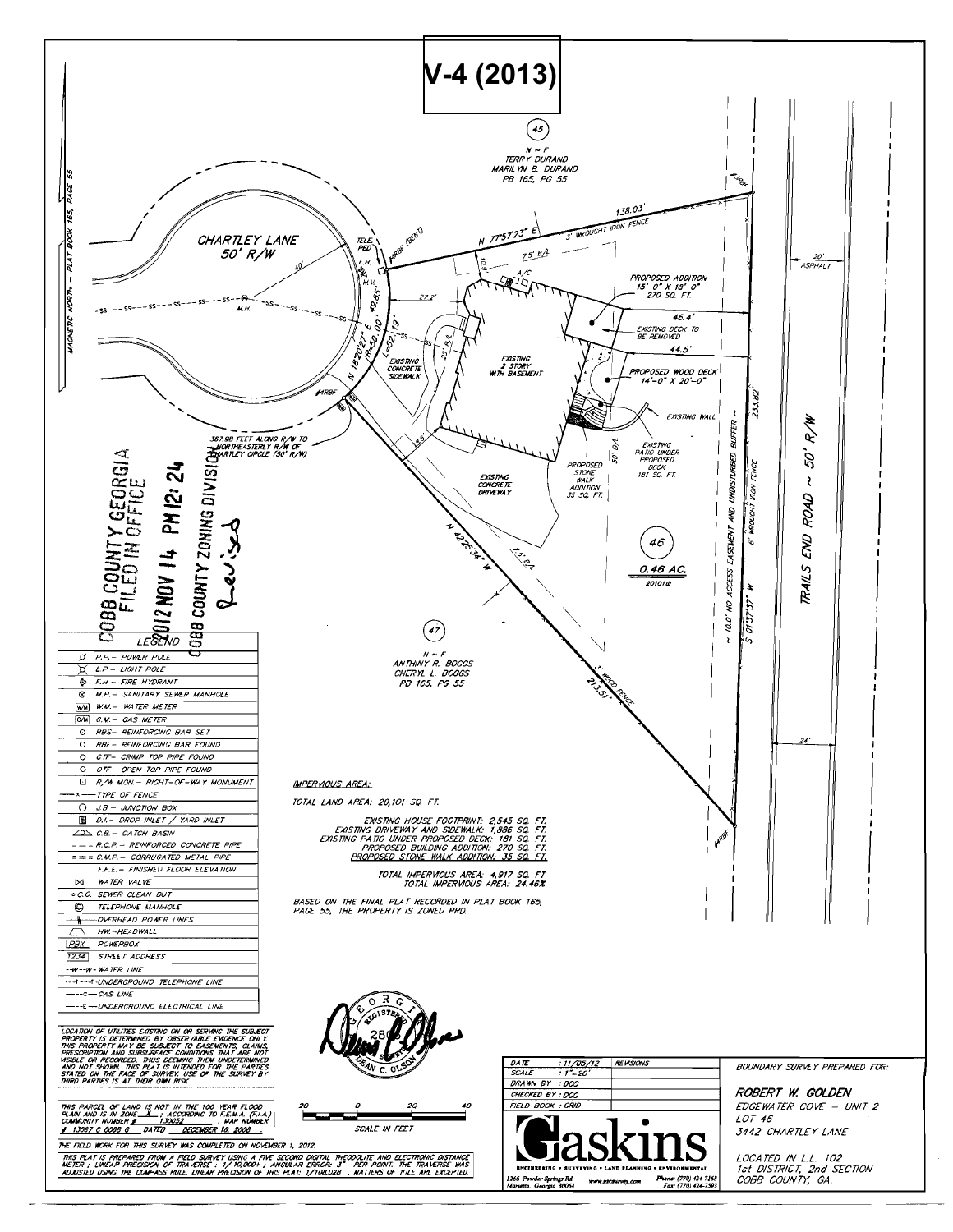| <b>APPLICANT:</b>                                                 | Rob Golden   | <b>PETITION No.:</b>        | $V-4$       |
|-------------------------------------------------------------------|--------------|-----------------------------|-------------|
| <b>PHONE:</b>                                                     | 404-966-5693 | <b>DATE OF HEARING:</b>     | $01-09-13$  |
| Rob Golden<br><b>REPRESENTATIVE:</b>                              |              | <b>PRESENT ZONING:</b>      | <b>PRD</b>  |
| <b>PHONE:</b>                                                     | 404-966-5693 | <b>LAND LOT(S):</b>         | 102         |
| Robert Warren Golden and Rena S.<br><b>TITLEHOLDER:</b><br>Golden |              | <b>DISTRICT:</b>            |             |
| On the northeast side of<br><b>PROPERTY LOCATION:</b>             |              | <b>SIZE OF TRACT:</b>       | $0.46$ acre |
| Chartley Lane, north of Shallowford Road                          |              | <b>COMMISSION DISTRICT:</b> | 3           |
| (3442 Chartley Lane).                                             |              |                             |             |
|                                                                   |              |                             |             |

**TYPE OF VARIANCE:** Waive the rear setback from the required 50 feet to 46 feet.

**OPPOSITION: No. OPPOSED \_\_\_\_\_ PETITION No. \_\_\_\_\_ SPOKESMAN \_\_\_\_\_\_\_\_\_\_\_\_\_\_\_\_\_\_\_\_ BOARD OF APPEALS DECISION APPROVED \_\_\_\_\_ MOTION BY \_\_\_\_\_\_\_\_\_\_**  Lakes<sub>Dr</sub> **REJECTED \_\_\_\_\_ SECONDED \_\_\_\_\_\_\_\_\_\_**   $R-15$ **HELD \_\_\_\_\_ CARRIED \_\_\_\_\_**   $\sqrt{\text{s} \cdot \text{min}}$ **STIPULATIONS:**  PRD  End Rd Walker Chartley Ln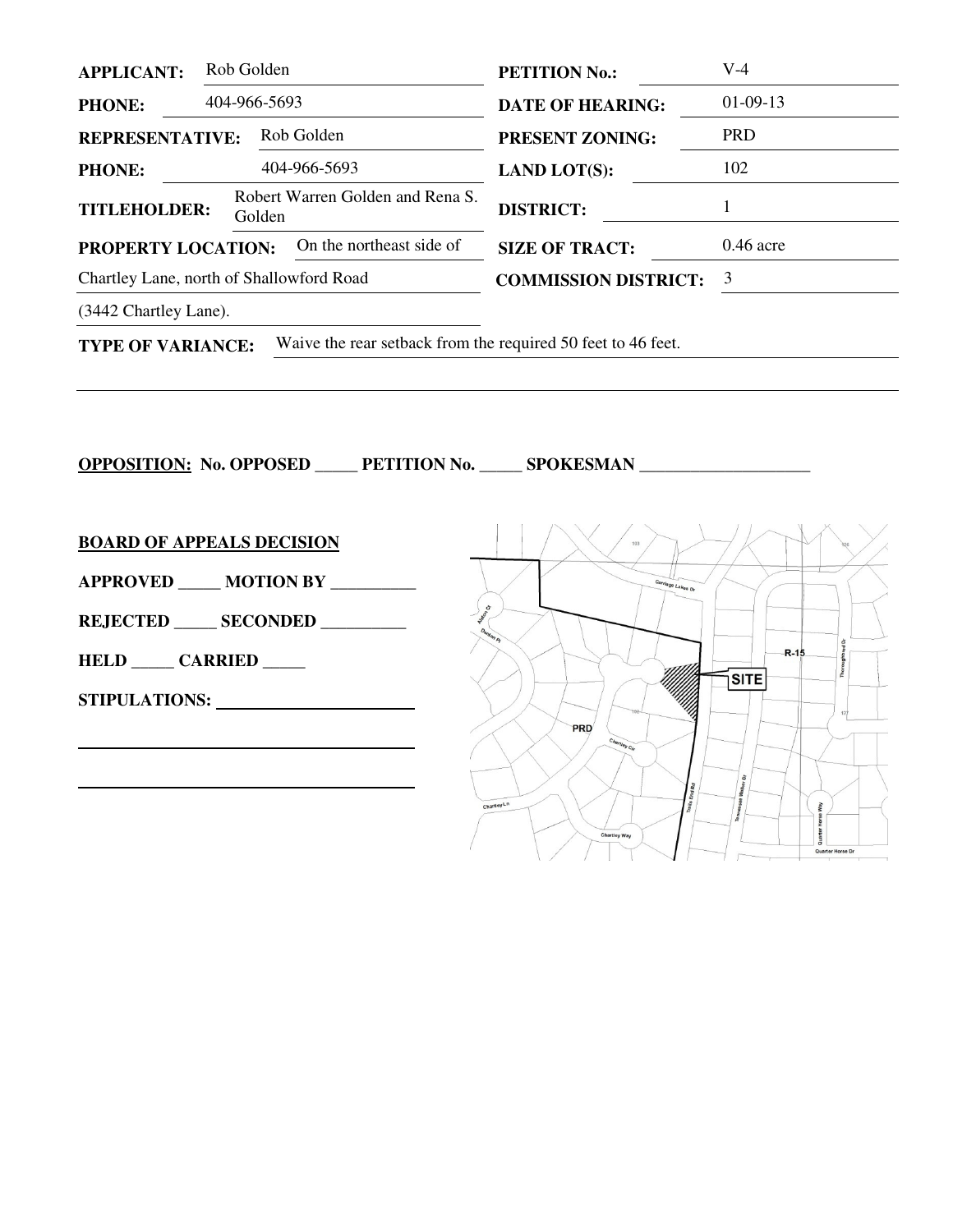**APPLICANT:** Rob Golden **PETITION No.:** V-4

\*\*\*\*\*\*\*\*\*\*\*\*\*\*\*\*\*\*\*\*\*\*\*\*\*\*\*\*\*\*\*\*\*\*\*\*\*\*\*\*\*\*\*\*\*\*\*\*\*\*\*\*\*\*\*\*\*\*\*\*\*\*\*\*\*\*\*\*\*\*\*\*\*\*\*\*\*\*\*\*\*\*

## **COMMENTS**

**TRAFFIC:** This request will not have an adverse impact on the transportation network.

**DEVELOPMENT & INSPECTIONS:** No comment.

**SITE PLAN REVIEW:** If this variance request is approved, a subdivision plat revision must be recorded prior to the issuance of the certificate of occupancy showing all improvements on the lot and referencing the variance case in the standard plat revision note. The surveyor must submit the plat to the Site Plan Review Section, Community Development Agency for review and approval prior to recording. Call 770-528-2147.

**STORMWATER MANAGEMENT:** No adverse stormwater management impacts are anticipated from the minor setback encroachment.

**HISTORIC PRESERVATION:** After examining Civil War trench maps, Cobb County historic property surveys, county maps, and various other resources, staff has no comments regarding the impact or treatment of historic and/or archaeological resources.

**DESIGN GUIDELINES:** No comment.

**CEMETERY PRESERVATION:** No comment.

**WATER:** No conflict.

**SEWER:** No conflict.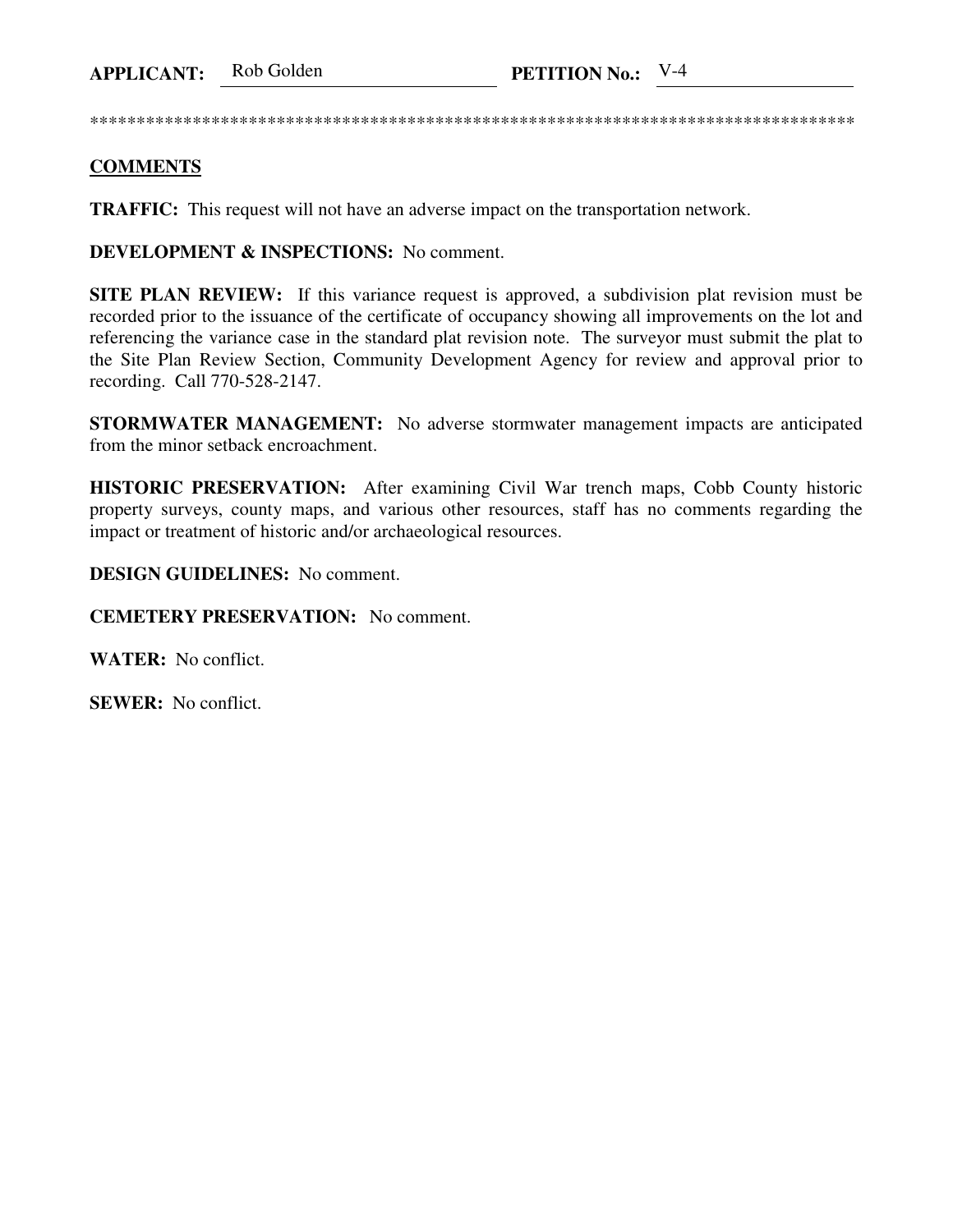Rob Golden  $V-4$ **APPLICANT: PETITION No.:** 

FIRE DEPARTMENT: After analyzing the information presented for a Preliminary Review, the Cobb County Fire Marshal's Office is confident that all other items can be addressed during the Plan Review Stage.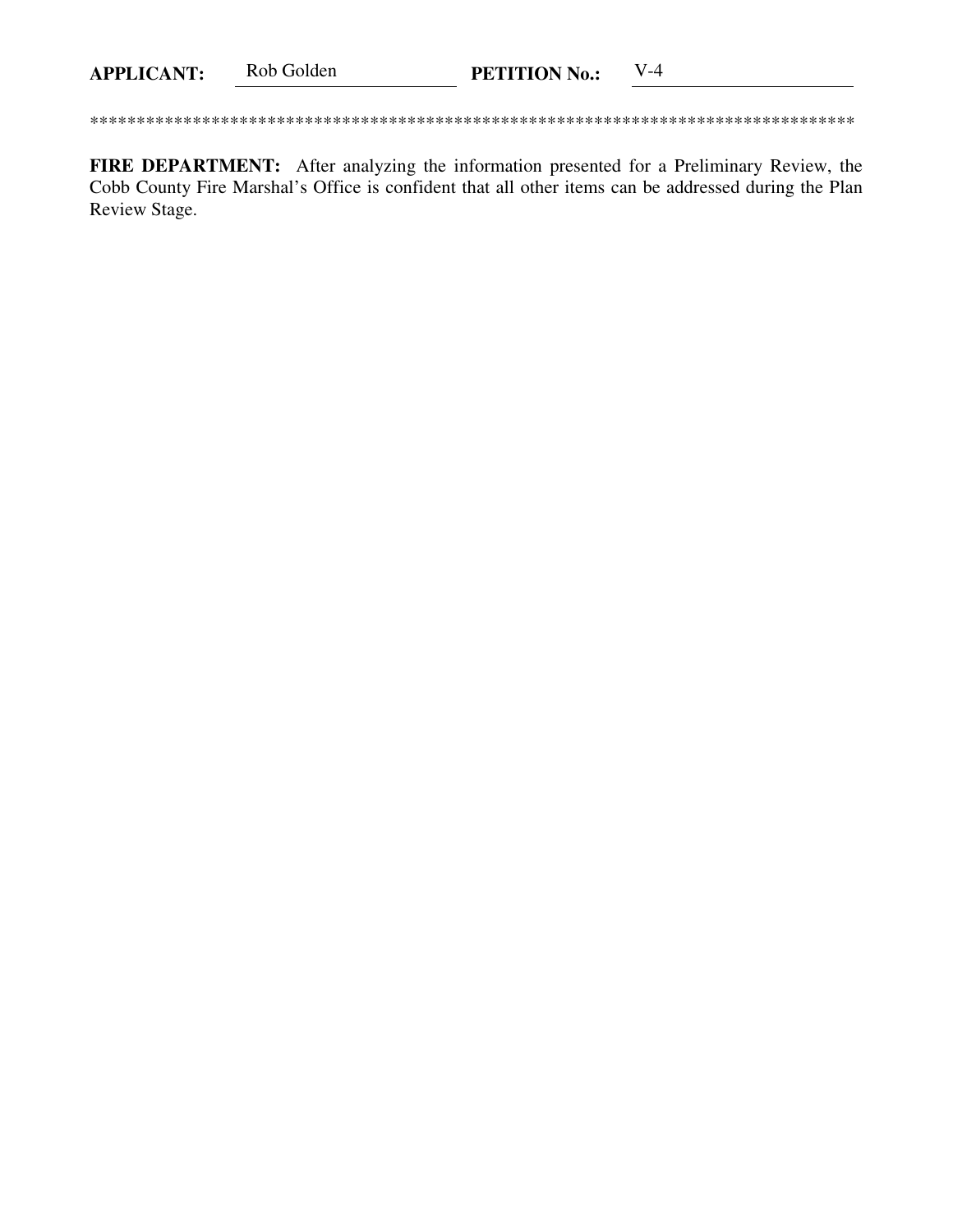**V-4**